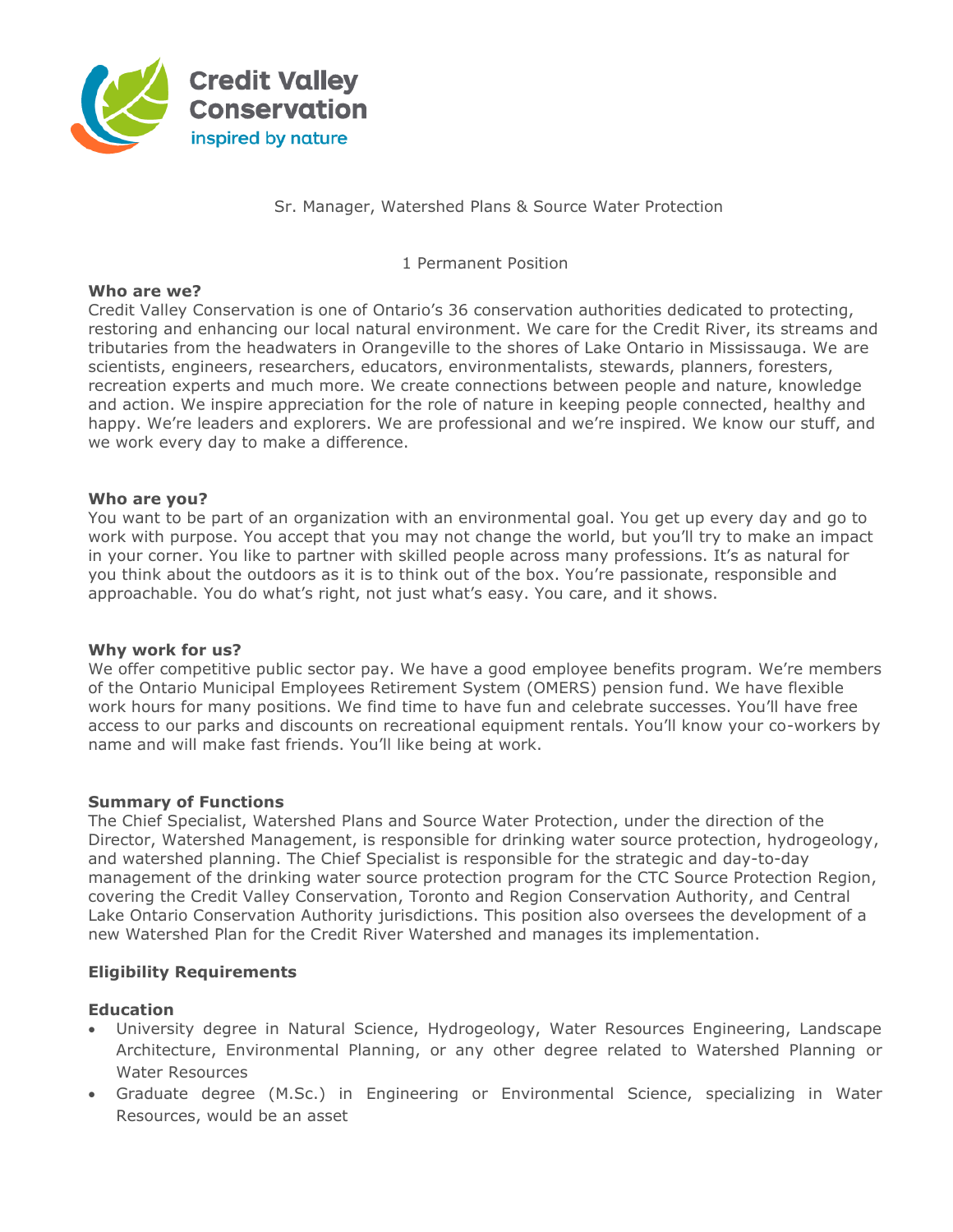## **Experience**

- Minimum 10 years of experience related to the major responsibilities.
- 10 or more years of career experience demonstrating progressively more challenging positions and increasing level of responsibility
- Experience in facilitation and conflict resolution

## **Knowledge, Skills and Ability**

- Demonstrated knowledge of environmental legislation (e.g., Clean Water Act, Safe Drinking Water Act, Environmental Protection Act, Planning Act and Regulations)
- Thorough knowledge of principles and practices of environmental studies and management
- Thorough knowledge of the key principles of hydrology and hydrogeology to understand and interpret the source protection planning technical framework
- Demonstrated knowledge of risk assessment methodologies and implementation
- Advanced political acuity and strong decision-making skills
- Strong leadership and management skills to direct the work of staff, including the ability to coach, advise and teach others
- Ability to engage proactively, establish credibility and trust as well as build relationships with employees of all levels of the organization
- Superior communications abilities with an emphasis on writing and strong presentation skills
- Demonstrated ability to effectively communicate complex or sensitive information to internal staff, external clients and stakeholders
- Ability to maintain confidentiality and to deal with issues in a sensitive, efficient and professionallike manner
- Demonstrated ability to manage finances and proven ability to develop, monitor, administer and report on budgets
- Advanced-level problem solving, analysis and negotiation skills to respond to issues and develop strategies for resolution.
- Strong administrative leadership abilities with experience leading successful change in program delivery through leadership of others to meet program goals
- Ability to independently identify issues, plan for improvements, measure success and continue improvement
- Demonstrated ability to develop, implement, evaluate, and manage short- and long-range plans
- Skilled in project management with the ability to manage multiple projects and the development and implementation of complex projects
- Strong knowledge and experience with MS Office (Word, Excel, PowerPoint)
- Strong computer knowledge of systems and software applications to prepare reports, and input, retrieve, and manipulate data to prepare reports, correspondence etc.
- Valid Ontario "G" driver's license in good standing

## **Summary of Major Tasks**

## **Staff Supervision and Budget Management**

- Provide direction on technical matters related to watershed plans and source water protection.
- Establish employee objectives and workplans for direct report(s) and conduct regular check-in meetings. Ensure direct report(s) follow the Performance Management Process (PMP).
- Develop annual work plans, priorities, and goals for the CTC Source Protection Region and Watershed Plans.
- Prepare and recommend budget and activities for the CTC Region in keeping with the legislated requirements under the Clean Water Act, 2006, including the management of budgets that support programs and services.
- Administer the approved budget and expenditures related to the programs to ensure effective and efficient use of resources and ensure compliance with Transfer Payment Agreements.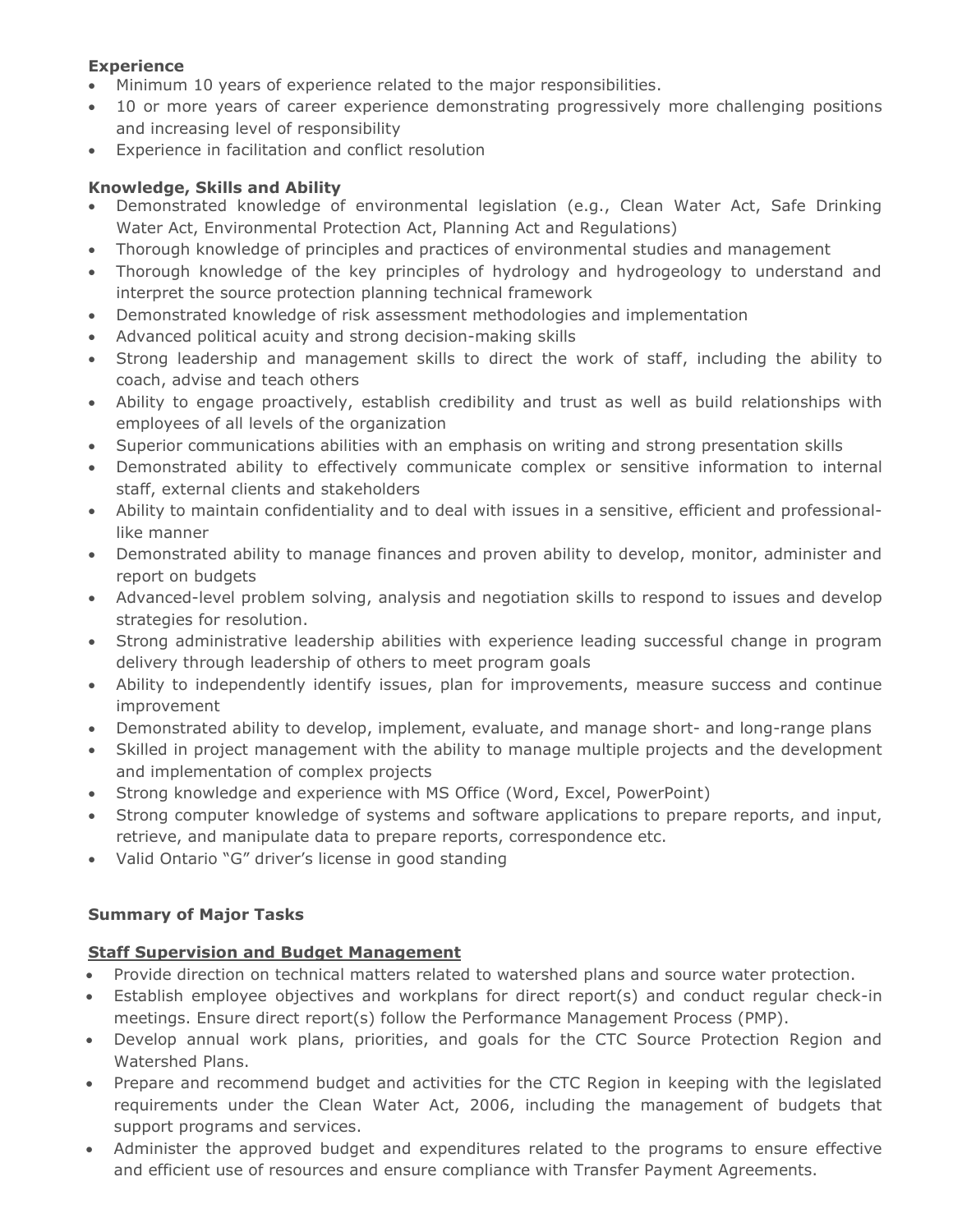- Evaluate current expenditures, make recommendations, and provide expenditure updates/reports to the Province quarterly and to Senior Management, as required.
- Ensure advances in watershed science developed under the source water protection program informs watershed planning and vice versa
- Other duties and projects as appropriate to this position

## **Administration of CTC Source Protection Program**

- Ensure the CTC source protection program meets the requirements of the Clean Water Act, 2006 and associated regulations
- Responsible for all program administration and coordinating budgets and work plans for CVC, TRCA, and CLOCA staff with source water responsibilities.
- Maintain the local source protection governance framework, including:
	- o Maintain source protection region partnership agreements,
	- o Host and support CTC Source Protection Region Management Committee meetings.
	- $\circ$  Prepare presentations and briefs to the boards of the Central Lake Ontario, Toronto and Region, and Credit Valley source protection authorities.
- Chair various CTC working groups (WG) (e.g., Municipal Implementation WG, Municipal Planners WG, Amendments WG) that have been established to resolve issues, update the Source Protection Plan, and improve efficiencies associated with implementation of plan policies
- Participate in Lake Ontario Collaborative Group Steering and Technical Committees hosted by municipal partners
- Oversee records retention in accordance with legislative requirements, and ensuring governance information, assessment reports, source protection plan, any amendments and annual progress reports are available on the Internet and AODA compliant.

# **Implementation and Updates to the CTC Source Protection Plan**

- Facilitate the continuous improvement of the CTC Source Protection Plan and the Credit Valley, Toronto and Region, and Central Lake Ontario Assessment Reports
- Collaborate with municipalities and various agencies and organizations to prepare work plan for updates to the CTC Source Protection Plan in line with guidance provided by provincial agencies
- Coordinate amendments to the Source Protection Plan under the Clean Water Act (sections 34, 36) and O. Reg 287/07 to incorporate updates to municipal drinking water systems, updated technical rules, and comprehensive review and update of the source protection plan, including consultation with provincial agencies, municipalities, and the public
- Provide objective advice and recommendations on the implementation of the CTC Source Protection Plan along with trusted advisory services to municipal and provincial staff tasked with implementing policies within the CTC Source Protection Plan.
- Receive and provide advice on source protection considerations as it relates to approval of local applications and decisions in vulnerable areas around municipal drinking water systems.
- Provide source water protection expertise where there has been an appeal to the Ontario Municipal Board or Environmental Review Tribunal Provide input to the development, implementation and continuous improvement of the source protection planning technical framework

# **Watershed Plan Program Management**

- Provide support in organizing internal meetings, workshops, and external meetings with municipalities, watershed stakeholders and consultants, as necessary.
- Conduct quality control to ensure that the input provided by the various technical support staff for the Watershed Plans meets the requirements made to them for input to the Plan.
- Recognize the need for, and coordinate the preparation of, updates to the Watershed Plan, ensuring that it meets the needs as laid out in the Strategic Plan and identified in the Vision,